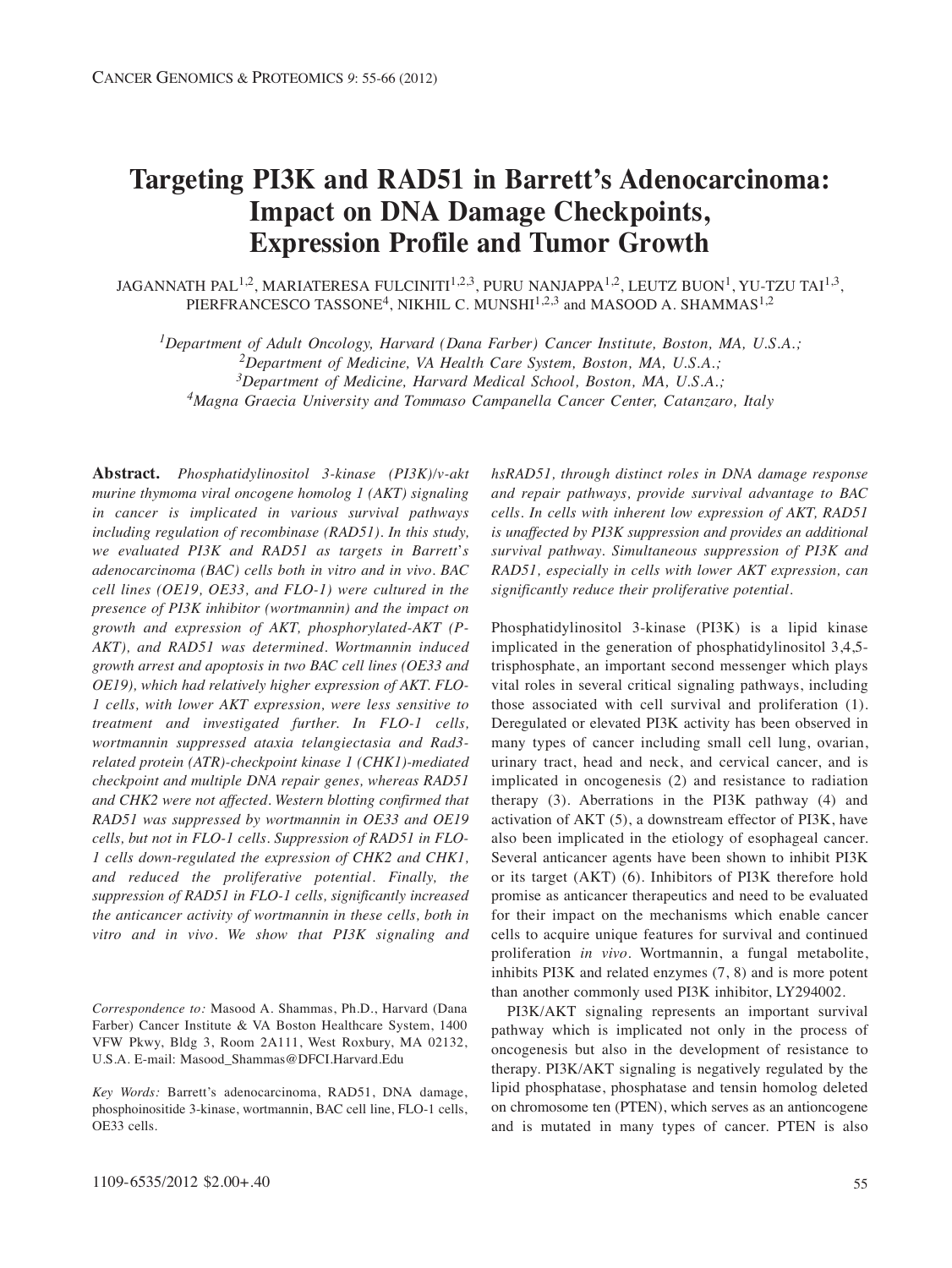implicated in the regulation of important components of genome maintenance, including p53 and homologous recombination protein RAD51, and therefore plays an important role in ensuring genomic integrity in normal cells (9). AKT, the downstream effector of PI3K, has also been implicated in the regulation of RAD51 (10). Wortmannin, can block DNA damage responses mediated via RAD51 (10) and also from DNA-dependent protein kinase (DNA-PK) (11), affecting non homologous DNA end joining (NHEJ) (12). Wortmannin has been shown to suppress the expression of DNA double-strand break repair protein DNA-PKcs (DNAdependent protein kinase catalytic subunit) in lung cancer cells and increases their sensitivity to ionizing radiation, indicating that PI3K function is also involved in DNA recombination, repair and genome maintenance (13). PI3Klike kinases, ataxia telangiectasia and Rad3-related protein (ATR) and ataxia telangiectasia mutated (ATM), are the key components of the DNA damage response and are implicated in the maintenance of the genomic integrity of cells (14). DNA inside a cell is constantly being damaged by intrinsic and extrinsic factors. Recognition of DNA lesions by sensor proteins activates ATR or ATM which subsequently activate checkpoint effector kinases checkpoint kinase 1 (CHK1) and checkpoint kinase 2 (CHK2). CHK1 primarily mediates intra-S and  $G_2/M$  phase checkpoints, whereas CHK2 is implicated in intra-S and  $G_1/S$  checkpoints (15). These checkpoint kinases, not only allow the repair of otherwise lethal DNA damage, but also activate recombination and repair proteins to ensure genomic integrity.

Genetic recombination, through its vital roles in damaged DNA repair (16) and proper chromosomal segregation (17), significantly contributes to the maintenance of the genomic integrity of a cell. However, if the recombination pathway becomes aberrant or overactive, it can also harm genomic integrity by inducing unwanted genomic rearrangements, which may lead to amplifications (18), deletions associated with loss of heterozygosity (19) and translocation of chromosomal segments (19-21). Chemicals and other agents with carcinogenic potential have been shown to increase the rate of recombination in human cells (20, 22). We have shown that elevated homologous recombination activity significantly contributes to genomic instability in multiple myeloma cells (23). Recently, we also showed that moderate suppression of recombinase (RAD51) is associated with significantly reduced genomic instability in Barrett's adenocarcinoma (BAC) cells (24).

Genomic instability enables cancer cells to acquire new mutations which provide unique characteristics for progression of disease to advanced stages, including the emergence of metastatic phenotype. It is evident from the literature that genomic instability in BAC develops early at the stage of Barrett's esophagus (25-27) and is associated with progression to cancer (28, 29). Ongoing accrual of mutations is not only implicated in disease progression but may also provide survival advantage by allowing the development of resistance to treatment. On the other hand, an unstable genome can also make cancer cells vulnerable to treatment with inhibitors of DNA damage response, checkpoint, and repair pathways.

The two main pathways of genetic recombination utilized in repairing DNA damage are homologous (HR) and nonhomologous (NHEJ) recombination. Homologous recombination, which is based on extensive sequence homology, repairs damaged DNA either by copying the missing information from a homologous chromosome  $(G_1)$ repair) or from a sister chromatid in the  $G<sub>2</sub>$  phase of the cell cycle. According to one model (30), NHEJ is primarily an end-joining ligation reaction in which two DNA duplexes with their single-stranded ends are brought together by homologous pairing and are joined together. This model therefore suggests that NHEJ is mediated through short sequence homologies. The pathways of homologous and NHEJ recombination may overlap. The choice of a specific repair pathway may also depend on the phase of the cell cycle, the nature of the DNA damage, and specific proteins such as CTBP-interacting protein (31).

In this study, we evaluated the effect of wortmannin and the impact of RAD51 suppression on DNA damage response genes and proliferation of BAC cells *in vitro* and *in vivo*.

#### **Materials and Methods**

*Cell lines.* BAC cell line FLO-I, described previously (24, 32), was provided by Dr. David G. Beer, University of Michigan, Ann Arbor, MI, USA. BAC cell lines OE33 and OE19, described previously (24, 33), were purchased from Sigma-Aldrich (St. Louis, MO, USA). OE19 and OE33 cells were grown in RPMI-1640 medium, supplemented with 2 mM L-glutamine and 10% fetal bovine serum (FBS). For FLO-1 cells, Dulbecco's modified Eagle's medium (DMEM) (Sigma Chemical CO., St. Louis, MO, USA) supplemented with 10% FBS was used. Cells were cultured at 37˚C in humidified air with  $5\%$  CO<sub>2</sub> and maintained in a state of logarithmic growth. Wortmannin and lentivirus particles producing either non-targeted control (CS) shRNAs or those targeting human RAD51 (RS4) were purchased from Sigma-Aldrich.

*Cell viability and apoptosis assays.* Cells, plated at constant numbers, were treated with wortmannin at different concentrations (0.125-20 μM) for 1-12 days and evaluated for cell viability and apoptosis. For cell viability, the attached cells were harvested at various time points and counted, and the viable cell number was confirmed by trypan blue exclusion. Small aliquots of cells were removed for various molecular analyses and the remaining cells replated at same cell number and at the same concentration of drug. The fraction of apoptotic cells at day 3rd was detected by annexin labeling, using Fluorescein isothiocyanate-Annexin Apoptosis Detection Kit (Oncogene Research Products, Boston, MA, USA). Approximately, 200 cells, representing at least five different microscopic fields, were examined to assess the fraction of apoptotic (FITC-labeled) cells for each sample.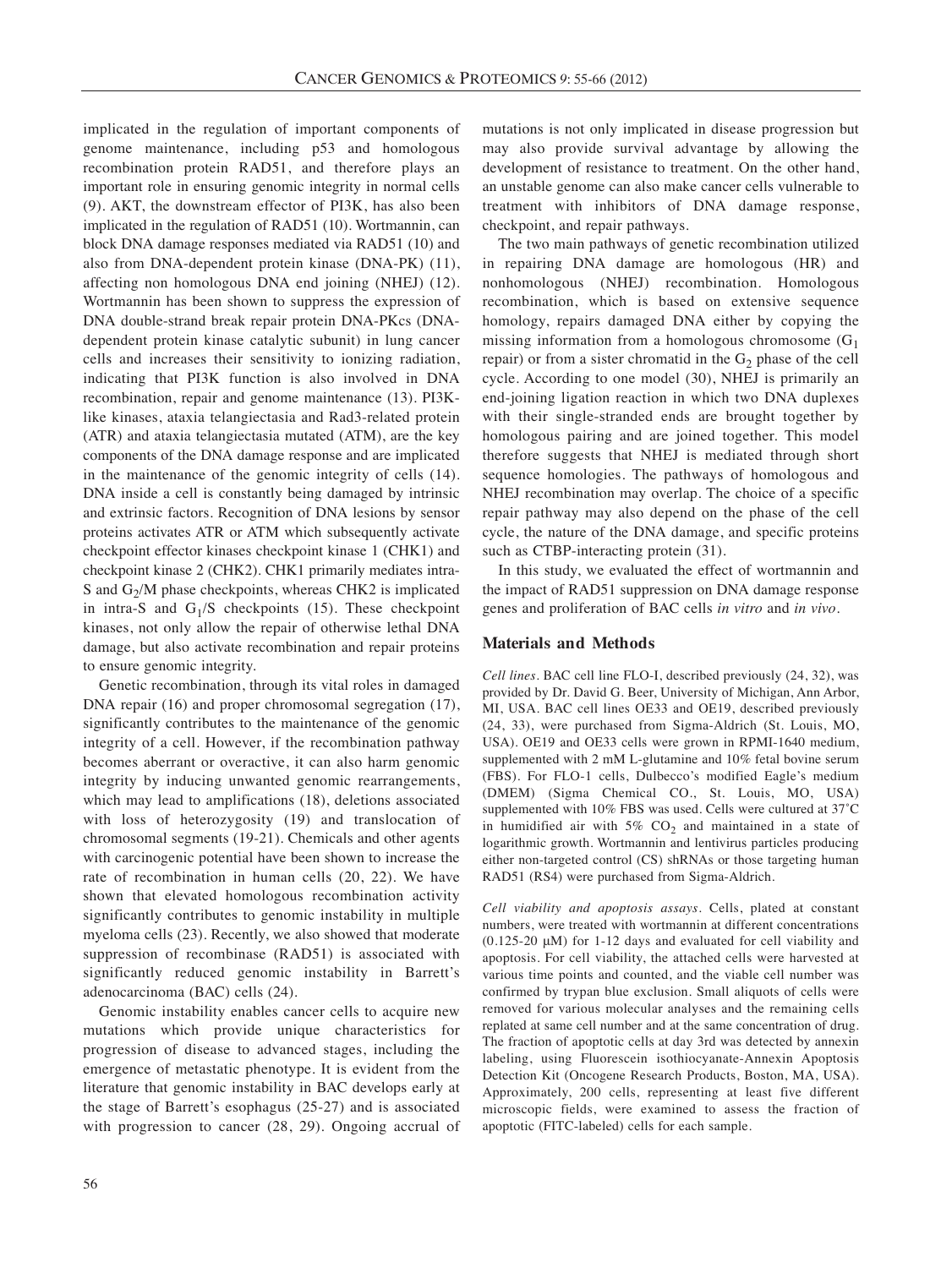*Lentiviruses and transductions.* Lentiviruses producing non-targeted control or RAD51 specific shRNAs were purchased from Sigma-Aldrich and transduced into FLO-1 cells as described previously (24). Transduced cells were selected in puromycin (at 1 μg/ml) for seven days and suppression of RAD51 was confirmed by western blotting at different time points.

*Gene expression profiling*. BAC cells (FLO-1), untreated or treated with 20 μM wortmannin for 24 h were harvested and total RNA was isolated utilizing an RNeasy kit (Qiagen Inc., Valencia, CA, USA), as described by the manufacturer. Gene expression profiling was conducted using Agilent whole Human Genome arrays (4×44k format) as described previously (24). Data was extracted with Agilent's Feature Extraction software and analyzed using Rosetta Luminator Software (Rosetta Biosoftware, Seattle, WA, USA) and dChip (34, 35).

*Western blot analyses.* Rabbit polyclonal anti-hsRAD51 antibody (Santa Cruz Biotechnology, Inc., Santa Cruz, CA, USA), rabbit polyclonal anti-AKT and rabbit monoclonal anti-phosphorylated AKT (Cell Signaling Technology Inc., Danvers, MA, USA), mouse monoclonal anti-phospho histone H2A.X (Upstate Cell Signaling Solutions Inc., Temecula, CA), rabbit polyclonal anti-poly(ADPribose) polymerase (PARP; Cell Signaling, Technology, Inc.) and horseradish peroxidase (HRP)-conjugated secondary antibody (Santa Cruz Biotechnology, Inc.) were purchased commercially. Protein extracts were made and processed as described previously (24, 36). Specific proteins were detected using an enhanced chemiluminescence system, according to the instructions provided by the manufacturer (Amersham Life Sciences Inc., Arlington Heights, IL, USA).

*Telomere length analysis*. Genomic DNA from untreated and wortmannin-treated cells was isolated using DNeasy Tissue Kit (Qiagen Inc.), as described by the manufacturer. A modification of a previously described real-time PCR assay on an Applied Biosystems 7900HT Thermocycler (37) was used to determine the average relative telomere length, indicated as telomere repeat and single-copy gene copy-number (T/S) ratio, as described elsewhere (38).

*Impact of wortmannin on tumor growth in vivo.* Six week old male CB-17 SCID mice, purchased from the National Cancer Institute-Frederick Animal Production area (Frederick, MD), were maintained following guidelines of the Institutional Animal Care and Use Committee (IACUC) and all experimental procedures were approved by the IACUC and the Occupational Health and Safety Department of Dana Farber Cancer Institute, Boston, MA, USA. FLO-1 cells,  $3.0 \times 10^6$  in 100  $\mu$ l saline, were injected subcutaneously into the interscapular area of each mouse. After the appearance of palpable tumors  $(\sim 7-10 \text{ days})$ , mice were treated with normal saline or wortmannin at 0.75 mg/kg, intraperitoneal daily injections. To evaluate if efficacy of wortmannin can be enhanced by RAD51 suppression, FLO-1 cells transduced with control or RAD51 specific shRNAs were cultured for ~50 days to reduce RAD51 suppression and then injected subcutaneously into the mice as described above. Following the appearance of tumors, mice were treated with a lower dose of wortmannin (0.75 mg/kg, injecting only twice a week instead of daily injections). Tumor sizes were measured twice a week and animals were sacrifized when tumors reached 2 cm<sup>3</sup> in volume or when paralysis or major compromise in their quality of life occurred.

## **Results**

*Impact of wortmannin on proliferation of BAC cells.* Wortmannin induced time- and dose-dependent decline in the survival of OE33 and OE19 cells. Exposure to 8.0 μM drug led to 87% and 100% cell death in OE19 cells, in a period of 3 and 6 days, respectively (Figure 1A). A marked antiproliferative activity was also observed due to wortmannin at lower concentrations of 2.0 and even 0.5 μM, which killed 100% and 74% of OE19 cells in 6 days, respectively (Figure 1A). The drug at 0.125 μM was also quite effective in OE19 cells and led to 63% cell death in 12 days. In OE33 cells, the treatment with wortmannin at 0.1 and 0.5 μM concentrations for 5 days led to 50% and 64% cell death respectively (Figure 1B). The treatment with 1.0 and 5.0 μM wortmannin was associated with 65% and 70% cell death in 3 days, respectively. The exposure of these cells to 1.0 and 5.0 μM wortmannin for 5 days was associated with 72% and 80% cell death, respectively. Death of these cells was induced by apoptosis, as indicated by annexin labeling. Treatment of OE19 cells with both 0.5 and 1.0 μM wortmannin led to annexin labeling in ≥50% of treated cells, whereas 12% of untreated cells were positively stained for apoptosis (Figure 1C). Apoptotic cell death was also seen in OE33 cells (data not shown).

FLO-1 cells were less sensitive to wortmannin. In these cells the drug reduced the proliferative potential by 31 and 48%, only when used at higher concentrations of 10 and 20 μM, respectively (Figure 1D). Because of the lack of sensitivity to wortmannin, FLO-1 cells were investigated in further detail.

*Impact of wortmannin on expression of AKT, phosphorylated-AKT, and RAD51 proteins in BAC cells.* BAC cell lines were treated with wortmannin for 72 h and protein levels of AKT, phosphorylated-AKT, and RAD51 were detected by western blotting. Of all three untreated cell lines, relative amounts of total and phosphorylated-AKT were the lowest in FLO-1 cells (Figure 2). Following wortmannin treatment, the fraction of phosphorylated-AKT was reduced by 40-60% in all three cell lines (Figure 2A and B). In contrast, the amount of RAD51, although reduced by wortmannin in OE33 and OE19 cells, remained unchanged in FLO-1 cells (Figure 2A). These data indicate that in the presence of wortmannin, RAD51 appeared to provide alternative survival mechanism for FLO-1 cells.

*Impact of wortmannin on the genome-wide expression profile in FLO-1 cells.* To further evaluate the impact of wortmannin in the less sensitive FLO-1 cells, we treated cells with wortmannin (20 μM) for 24 h and conducted a genome wide expression profile, using Agilent whole Human Genome arrays (4×44k format). Treatment with wortmannin led to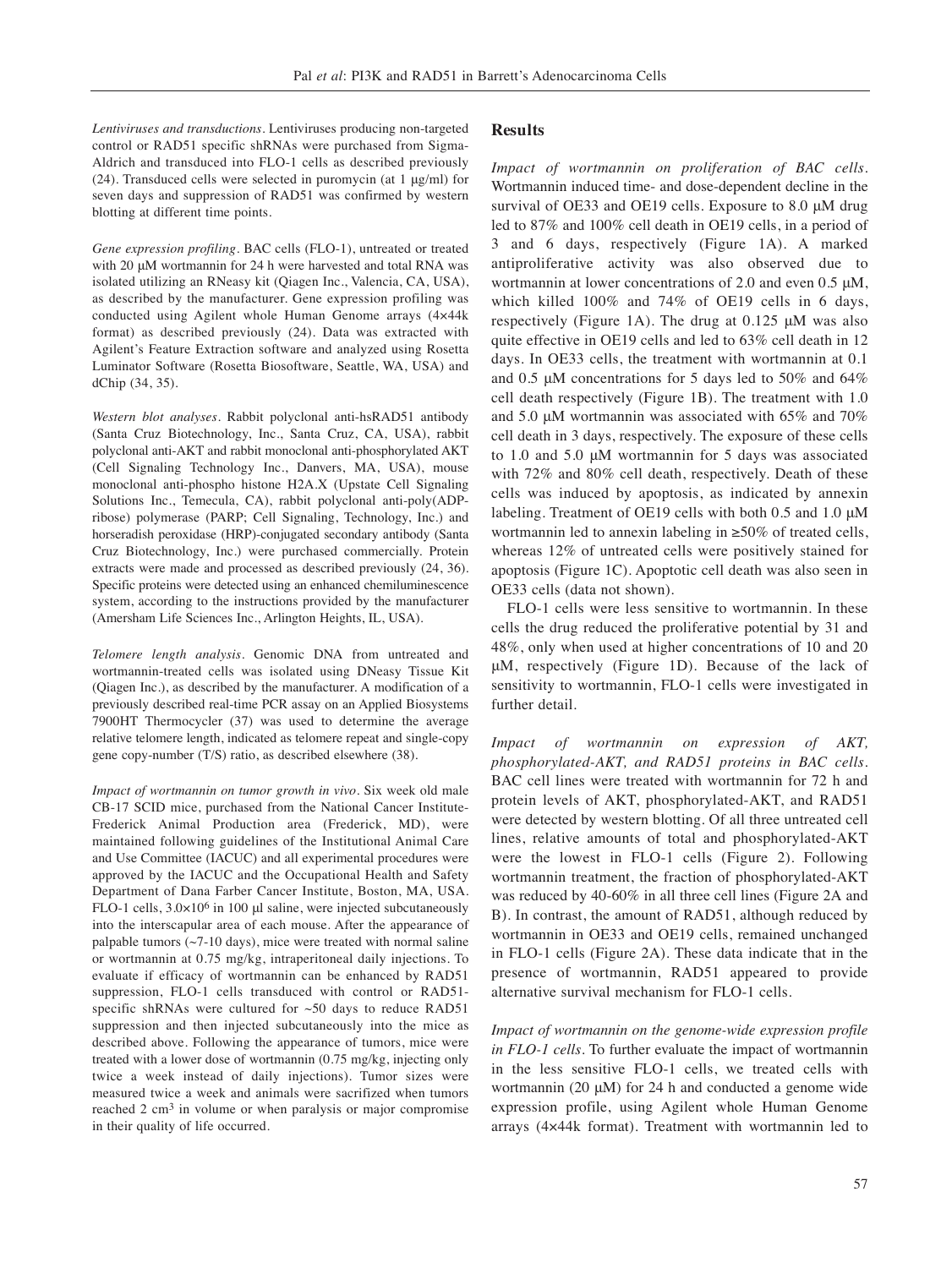

Figure 1. *Wortmannin inhibits proliferation of Barrett*'*s adenocarcinoma (BAC) cells and induces apoptotic cell death. BAC cells were cultured in the presence or absence of wortmannin (WM) and the viable cell number was determined at different time points as indicated. A and B: The growth curves of OE19 and OE33 cells, showing the mean of three independent experiments, with S.E.M. C: OE19 cells were treated with WM for 3 days and was treated with fluorescein isothiocyanate (FITC)-labeled annexin; apoptotic cells appear bright green. Photomicrographs of: untreated OE19 cells (I); OE19 cells treated with 1 μM WM (II); OE19 cells treated with 2 μM WM (III); A total of ~200-300 cells representing different microscopic fields were evaluated to determine the percentage of apoptotic cells, shown as bar graphs (IV); D: The growth curves of FLO-1 cells, show the mean of three independent experiments, with S.E.M.*



Figure 2. *Impact of wortmannin on protein levels of v-akt murine thymoma viral oncogene homolog 1 (AKT), phosphorylated-AKT, and recombinase (RAD51) in Barrett*'*s adenocarcinoma (BAC) cells. A: BAC cell lines OE33, OE19, and FLO-1 were treated with wortmannin (WM) at 1 μM, 2 μM, or 20 μM respectively, for 72 h. The expression of proteins was analyzed by western blotting, using rabbit polyclonal antibodies against human AKT, P-AKT, RAD51, and horse radish-labeled goat anti-rabbit secondary antibodies. B: Bar graph showing phosphorylated AKT (P-AKT) relative to AKT expression in untreated (UNT) and WM-treated cells.*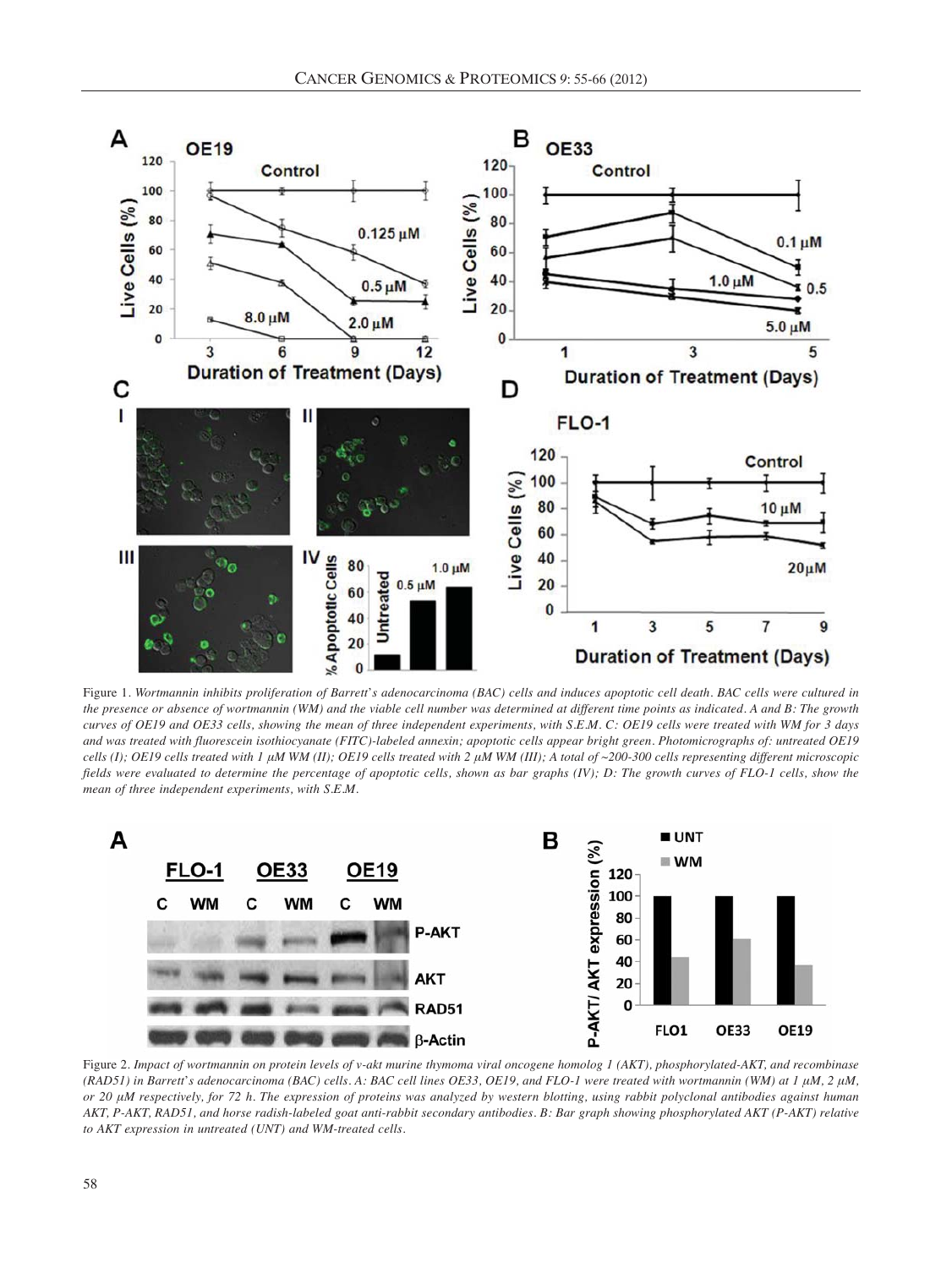

Figure 3. *Impact of wortmannin on genome-wide expression profile of FLO-1 cells. FLO-1 cells were treated with wortmannin at 20 μM for 24 h and evaluated for gene expression, using Agilent whole Human Genome arrays (4×44k format). The color scale at the bottom of the figure represents the fold change in expression of genes in treated, relative to control cells. A: Phosphatidylinositol 3-kinase (PI3K)/v-akt murine thymoma viral oncogene homolog 1 (AKT) pathway genes; B. ataxia telangiectasia and Rad3 related (ATR)−Checkpoint kinase 1 (CHEK1) pathway and related genes; C. DNA repair-related genes. NHEJ, Non homologous end joining; BER, base excision repair, NER, nucleotide excision repair, HR, homologous recombination.* 

reduced expression of several key genes implicated in the PI3K/AKT pathway; these included PI3K regulatory subunit (p55), *AKT3, AKT1S1*, and *AKT2* (Figure 3A). A prominent (3-fold) reduction in telomere maintenance gene regulator of telomere elongation helicase 1 (*RTEL1*) and a slight decrease in the expression of telomerase (*hTERT*) was also observed (Figure 3A). Reduced hTERT expression was consistent with similar reduction in telomerase activity (data not shown). Treatment of FLO-1 cells with wortmannin was also associated with reduced expression of at least eight members of the ATR-checkpoint kinase 1 (*CHEK1*) pathway [replication factor C subunit 3 (RFC3), *ATR, RFC5, RFC2, CHEK1,* HUS1 checkpoint homolog (*HUS1*), DNA topoisomerase 2-binding protein 1 (*TOPBP1*), and RFC4; Figure 3B) and a mitotic checkpoint gene budding uninhibited by benzimidazoles 1 homolog (*BUB1*). The expression of DNA damage-inducible genes *DDIT4*, checkpoint suppressor



Figure 4. *Impact of wortmannin on the growth of FLO-1 cells as tumors in mice. FLO-1 cells were injected subcutaneously into the interscapular area of SCID mice and after the appearance of tumors, mice were treated with normal saline or wortmannin at 0.75 mg/kg, injecting daily, intraperitoneally.*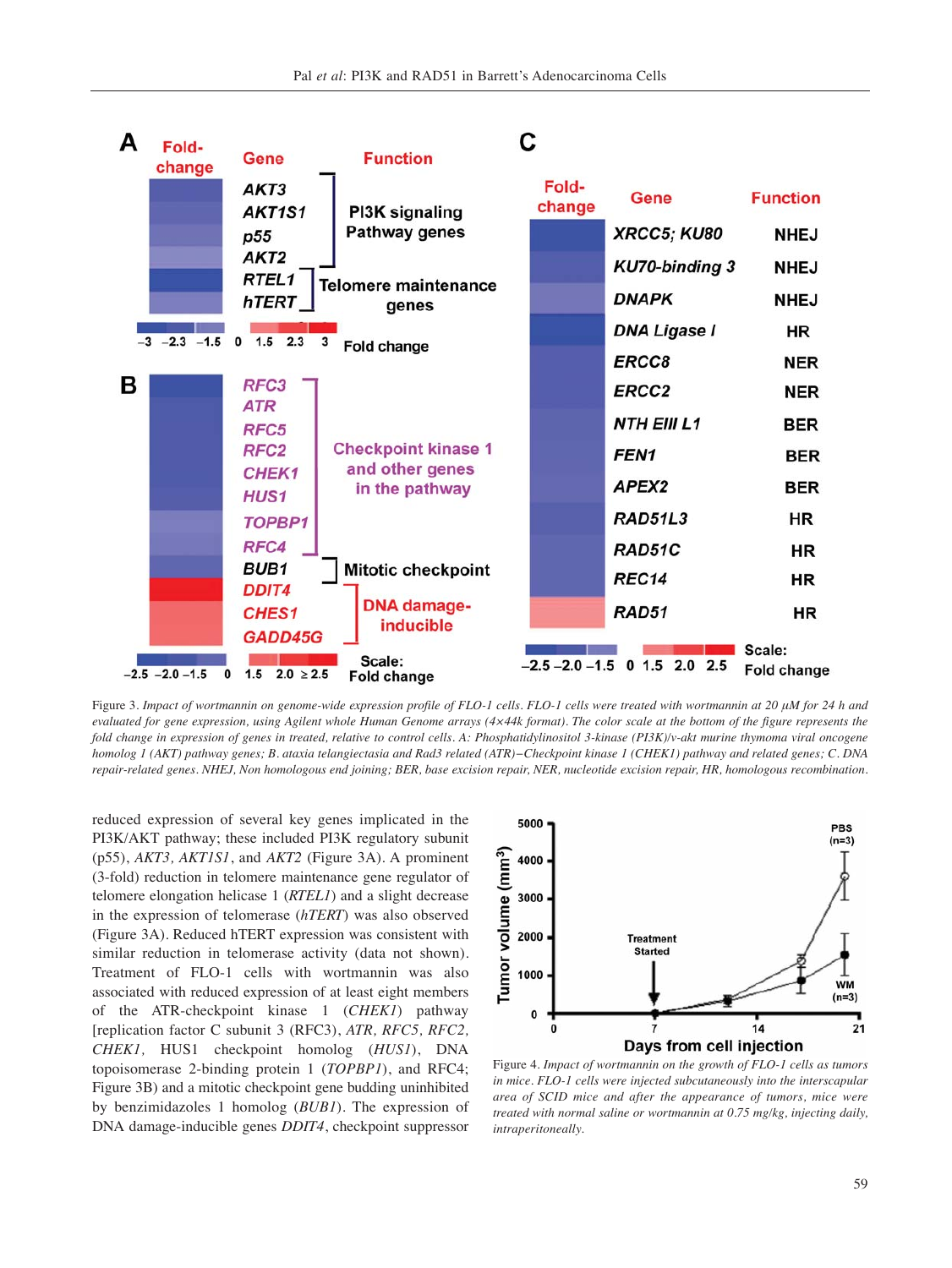

Figure 5*. Impact of recombinase (RAD51) suppression in FLO-1 cells. FLO-1 cells were transduced with control (CS) or RAD51-specific (RS4) shRNAs and selected in puromycin. A: (I) RS4 lentiviruses mediate a strong suppression of RAD51. The expression profile of RAD51-suppressed FLO-1 cells was evaluated at day 6 after transduction, using Human Gene 1.0 ST Arrays (Affymetrix) and analysis software dChip (34, 35). Panel A shows the expression of RAD51 and two house keeping genes (GAPDH and β-actin). The color scale, indicating fold-change in gene expression in RS4 relative to CS cells, is shown at the bottom of the figure. (II) Impact of RAD51 suppression on DNA damage checkpoint genes. The expression profile of RAD51-suppressed FLO-1 cells was evaluated at day 6 after transduction as described in Materials and Methods. The figure shows DNA damage checkpoint genes with altered expression. The color scale at the bottom of the figure represents the fold-change in gene expression in RS4 relative to CS cells. B: Western blot showing RAD51 suppression over a period of 56 days. Panel I is a western blot showing nearly complete suppression of RAD51 by lentivirus RS4 when evaluated at day 37 and a relatively weaker suppression at day 56. Panel II is a bar graph showing relative expression of RAD51 in CS and RS4 cells, following normalization to β-actin expression. C. Impact of RAD51 suppression on growth of FLO-1 cells as tumors in mice. The cells transduced with CS or RS4 (cultured for ~37 days) were injected subcutaneously into the mice as described in Materials and Methods and tumor sizes measured at the indicated time points.* 

1 (*CHES1*), and growth arrest and DNA-damage-inducible, gamma (*GADD45G*) was elevated (Figure 3B) whereas *CHEK2* was not affected by wortmannin (data not shown). These data indicate that wortmannin down-regulates the ATR−CHEK1 pathway without affecting the key genes implicated in the CHEK2 pathway. Although several DNA damage-inducible genes were up-regulated (Figure 3B), many key DNA repair genes including DNA ligase I, *REC14*, those associated with NHEJ [(*KU80*, *KU70-binding 3, DNA-PK*), nucleotide excision repair (*ERCC8, ERCC2*), base excision repair (*NTHE3L1, FEN1, APEX2*), and two paralogs of RAD51 (*RAD51*-like protein 3, RAD51C) were downregulated (Figure 3C). However, consistent with western blot data (Figure 2), the expression of recombinase RAD51 itself was not reduced. DNA repair genes analyzed were representative of most, if not all, of the DNA repair genes present in the microarray. Taken together, the gene expression data indicate that wortmannin targets the ATR-CHEK1 pathway and is associated with reduced expression of DNA repair genes, except RAD51.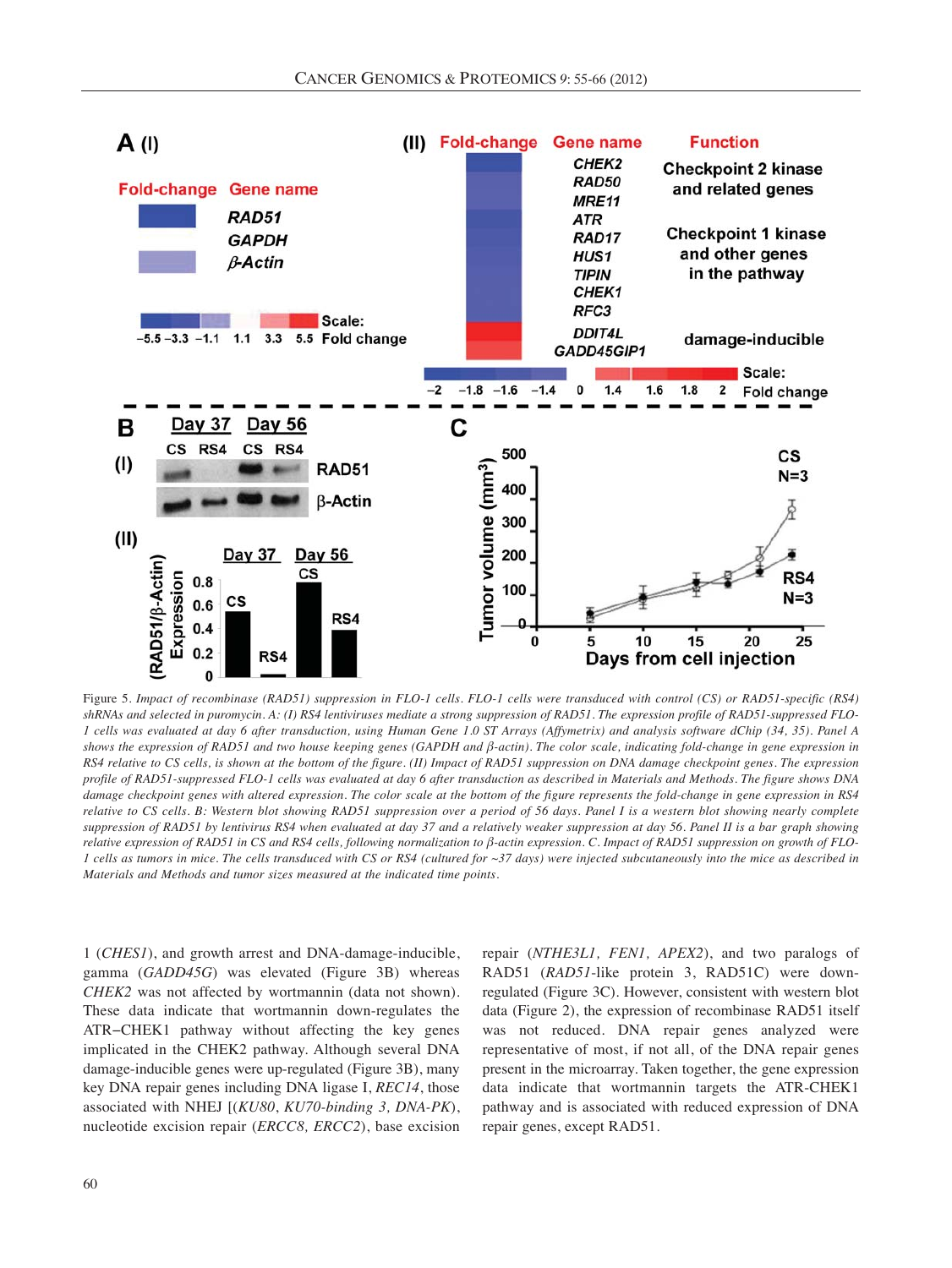

Figure 6*. Impact of RAD51 suppression on the efficacy of wortmannin (WM) in FLO-1 cells. FLO-1 cells, untransduced (FC) or transduced with control (CS) or RAD51-specific (RS4) shRNAs were treated with WM and evaluated for its impact on growth, telomere maintenance, levels of phosphorylated histone H2AX, and poly(ADP-ribose) polymerase (PARP) cleavage. A: Impact on growth. The FC, CS and RS4 cells were cultured in the presence or absence of WM for 5 days and cell viability was determined by counting the substrate attached cell number, confirmed by trypan blue exclusion. B: Impact on telomere length (TL). The CS and RS4 cells were cultured in the presence or absence of WM for 10 days and TL determined by real-time PCR as described in the Materials and Methods. C. Western blot showing phosphorylated-H2AX and PARP bands. The CS and RS4 cells were cultured in the presence (+) or absence (−) of WM for 72 h and were analyzed by western blotting for phosphorylated H2AX and PARP cleavage. H2AX and PARP were also investigated following exposure of these cells to ultraviolet (UV) light (25J/m2). UV-treated cells were incubated for 4 h and then harvested and analyzed by western blotting.* 

*Impact of wortmannin on ability of FLO-1 cells to grow as tumors in SCID mice.* FLO-1 cells were injected subcutaneously into the interscapular area of SCID mice and after the appearance of tumors, mice were treated daily with normal saline or wortmannin at 0.75 mg/kg. As shown in Figure 4, a significant reduction in tumor size was observed in treated mice, indicating *in vivo* antitumor activity, inspite of a relatively weak antiproliferative activity *in vitro*.

*Impact of RAD51 suppression on gene expression in FLO-1 cells.* We transduced FLO-1 cells with control or RAD51 specific (RS4) shRNAs and selected cells in puromycin. Lentivirus RS4 causes strong (80-100%) suppression of

RAD51 in different transductions; the suppression is quite effective for the first 30-40 days and then starts declining between days 40-60 and beyond. As shown in Figure 5B, following transduction with RS4, the expression of RAD51 in FLO-1 cells was nearly completely suppressed for at least the first 37 days; however, when evaluated at day 56, the suppression was reduced to 50% that of control cells. Figure 5A shows the expression profile of RAD51-suppressed FLO-1 cells, evaluated at day 6 after transduction. Even at a transcript level evaluated at day six after transduction, the RS4 lentivirus was associated with 82% (5.3-fold) suppression of RAD51 (Figure 5A, panel I). Suppression of RAD51 was associated with a prominent  $(\sim 50\%)$  reduction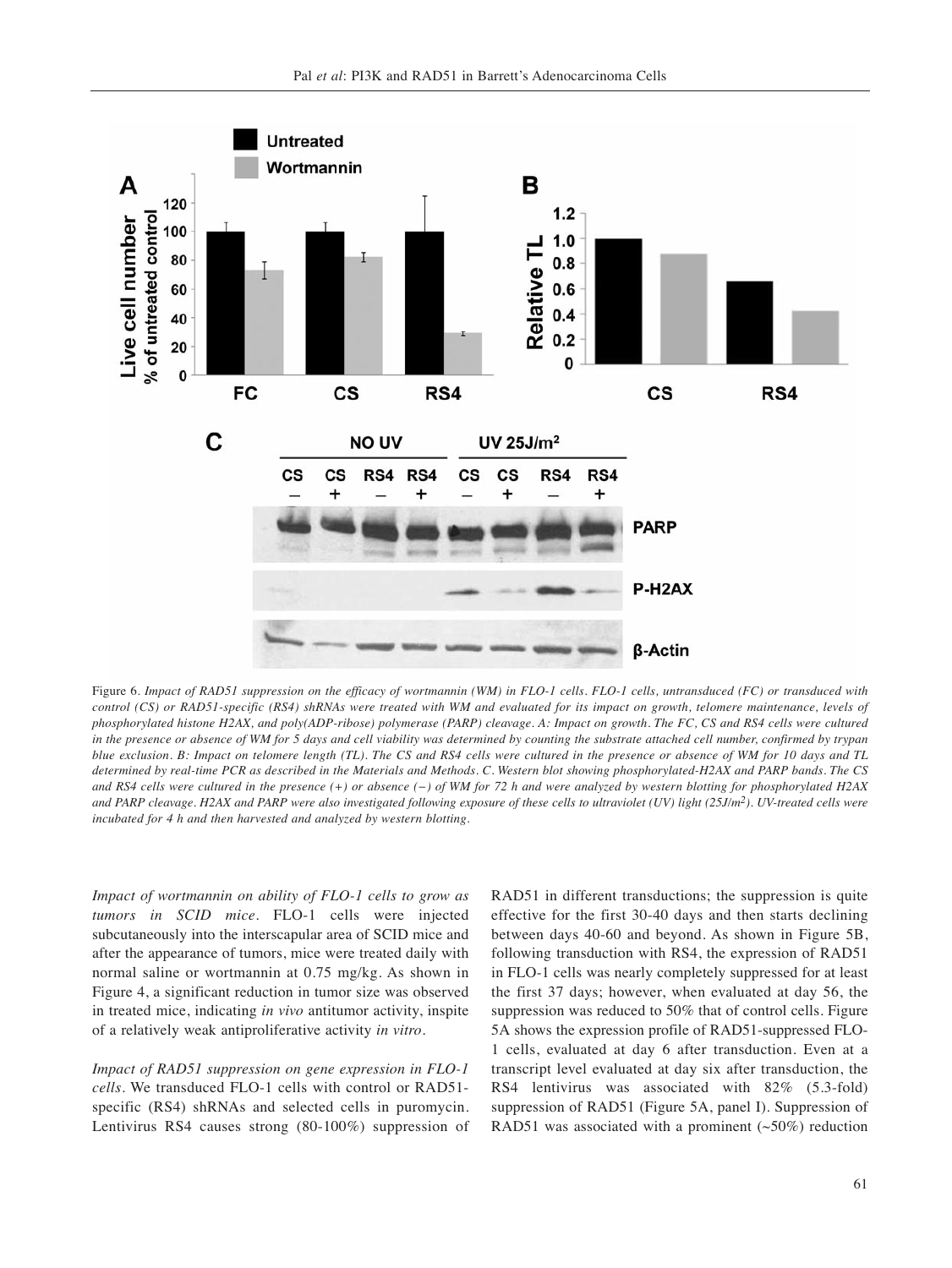in the expression of CHK2 (Figure 5A, panel II). The expression of several genes from both the CHK1 and CHK2 pathways was also reduced in RAD51-suppressed cells; these included *RAD50, MRE11, ATR, RAD17, HUS1, TIPIN*, and *RFC3* (Figure 5A, panel II). RAD51 suppression was also associated with elevated expression of DNA damageinducible genes *DDIT4L, GADD45GIP1* (Figure 5A, panel II). These data indicate that RAD51 suppression is associated with suppression of *CHK2* and other genes from both checkpoint pathways.

*Impact of RAD51 suppression on growth of FLO-1 cells as tumors in mice.* To evaluate the impact of RAD51 suppression on the growth of FLO-1 cells as tumors, cells transduced with control or RAD51-specific shRNAs (cultured for  $\sim$ 37 days) were injected subcutaneously into the mice as described above and tumor sizes were measured at different time points. The tumors in mice injected with RAD51-suppressed cells were significantly smaller than those injected with control cells (Figure 5C), indicating an *in vivo* antitumor effect. The growth rate of RAD51-suppressed cells *in vitro* was reduced by 20−30% (data not shown).

*Impact of RAD51 suppression on efficacy of wortmannin in FLO-1 cells.* Since wortmannin suppressed the expression of several important recombination/repair genes in FLO-1 cells, except RAD51, we evaluated the impact of RAD51 suppression on the proliferative potential of these cells. FLO-1 cells, transduced with control or RAD51-specific shRNAs, were cultured in the presence or absence of wortmannin and were evaluated for cell viability. Following treatment, the viability of cells transduced with control and RAD51 specific shRNAs was reduced by 18% and 71%, respectively (Figure 6A). Consistent with previous observations, the treatment of untransduced FLO-1 cells with wortmannin reduced cell viability by only 27% (Figure 6 A). These data indicate that suppression of RAD51 significantly enhances the antiproliferative activity of wortmannin in BAC cells. Telomere length in wortmannin-treated cells, RAD51 suppressed cells, and wortmannin-treated RAD51-suppressed cells was reduced by 12%, 34%, and 58%, respectively (Figure 6B). This indicates that simultaneous suppression of PI3K and RAD51 has a great impact on telomere maintenance. Transduced cells were cultured in the presence or absence of wortmannin for 72 h and analyzed by western blotting for levels of phosphorylated H2AX, a marker for DNA damage, and poly(ADP-ribose) polymerase (PARP), a protein which is involved in DNA damage response and undergoes caspase-3-mediated cleavage during apoptosis. H2AX and PARP were also investigated following exposure of these cells to UV light which induces DNA damage. Following exposure of cells to UV, a maximum amount of





Figure 7. *Impact of RAD51 suppression on antitumor activity of wortmannin (WM): To investigate the combined effect of RAD51 suppression and wortmannin, both the wortmannin dose and RAD51 suppression were reduced so that separately these treatments did not have any effect on tumor growth. FLO-1 cells transduced with control (A) or RAD51-shRNAs (B) were cultured for* ~*56 days and injected subcutaneously into the interscapular area of SCID mice and after the appearance of tumors, mice were treated with normal saline or WM at a low dose (0.75 mg/kg, injecting only twice a week), intraperitoneally.*

phosphorylated H2AX was detected in the RAD51 suppressed cells, indicating that loss of RAD51 was associated with less repair and hence more DNA damage. Within 72 h of treatment of RAD51-suppressed cells with wortmannin, 10% of PARP had already been cleaved, compared to 5% in control cells (Figure 6C). Following exposure of cells to UV, the cleavage of PARP increased to 10%, 9%, and 25% in cells subjected to wortmannin, RAD51 suppression, and their combination, respectively, within 4 h of incubation. This early cleavage of PARP seems to be direct effect of UV-induced severe DNA damage. These data indicate that simultaneous suppression of PI3K and RAD51 makes cells more vulnerable to unrepaired DNA damage, growth arrest and apoptosis.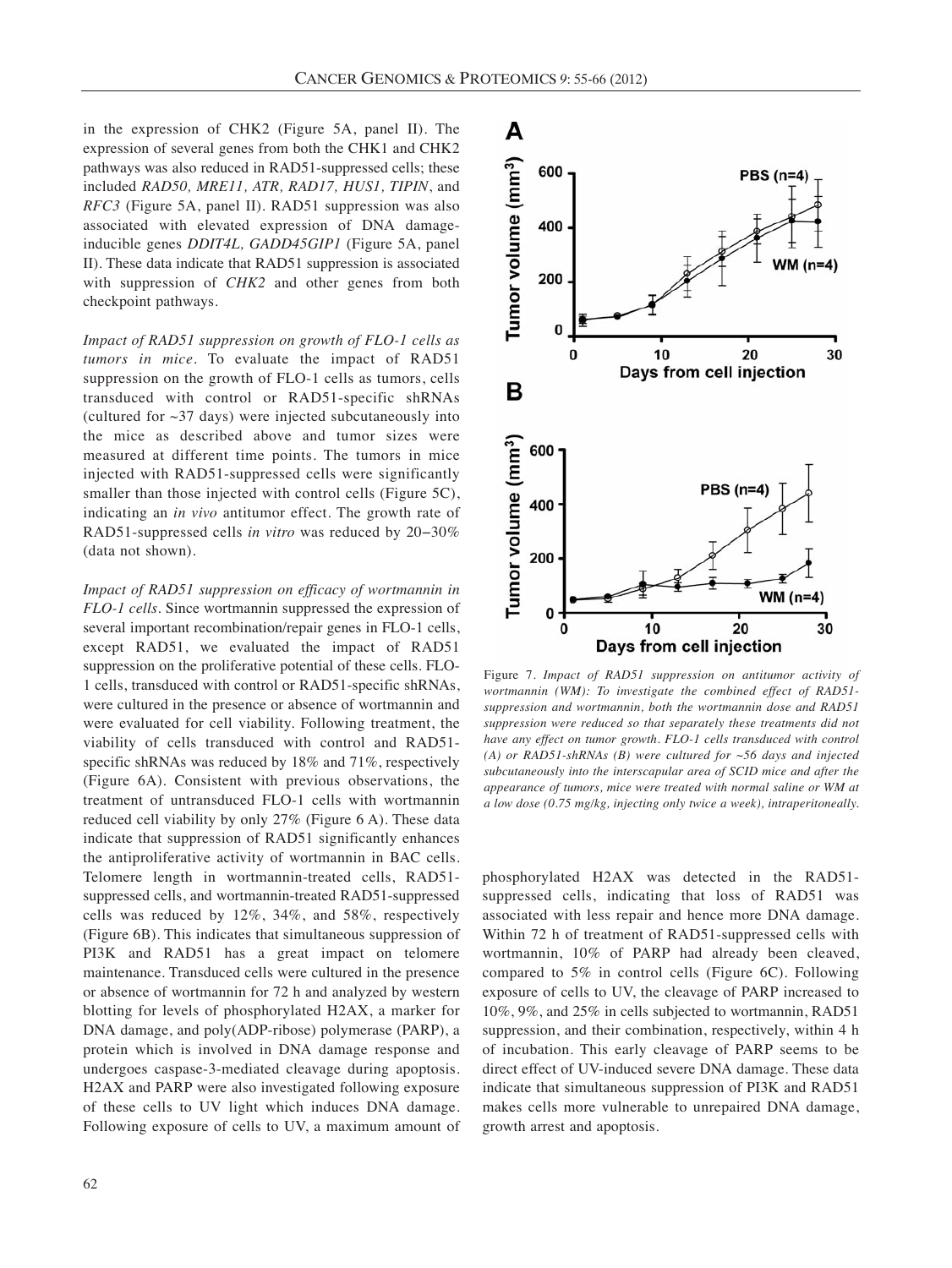*Impact of RAD51 suppression on antitumor activity of wortmannin.* To investigate the combined effect of RAD51 suppression and wortmannin, both the wortmannin dose and the RAD51 suppression were reduced so that separately, these treatments did not have any effect on tumor growth. RAD51 suppression was reduced to around 50% by culturing cells for around 50 days. FLO-1 cells, transduced with control or RAD51-shRNAs were injected subcutaneously in the interscapular area of SCID mice and after the appearance of tumors, mice were treated with normal saline or wortmannin at low dose (0.75 mg/kg, injecting only twice a week), intraperitoneally. Although separately low dose wortmannin or reduced RAD51 suppression, did not have any effect on tumor growth (Figure 7A), a significant reduction in tumor size was observed in mice injected with RAD51 suppressed cells and treated with wortmannin (Figure 7B). These data show that RAD51 suppression significantly enhances the *in vivo* antitumor activity of wortmannin against BAC cells.

## **Discussion**

We have previously shown that elevated expression of hsRAD51 has a critical role in ongoing genomic evolution in BAC cells (24). This study reports that RAD51 is also implicated in the survival of BAC cells at multiple levels, and in combination with PI3K inhibitor, can effectively prevent their proliferation, both *in vitro* and *in vivo*.

Wortmannin is known to inhibit PI3K family and related enzymes including DNA-PK, a key protein implicated in DNA repair through NHEJ and telomere maintenance  $(7, 8)$ . PI3K activity, elevated or deregulated in many types of cancer (2), is implicated in signaling pathways associated with cell survival and proliferation (1), elevated telomerase activity (39), and development of drug resistance (40). Aberrations in the PI3K pathway (4) and activation of its downstream effector AKT, have also been implicated in the etiology of esophageal cancer (5, 41). Inhibitors of PI3K therefore hold promise as effective cancer therapeutics. Consistently, we observed that the treatment of BAC cells (OE33 and OE19) with wortmannin (at 1-2 μM concentration) is associated with a dose- and time-dependent decline in cell viability and induction of apoptotic cell death. The third BAC cell line (FLO-1) exhibited less sensitivity to wortmannin *in vitro*, although when injected subcutaneously in SCID mice and mice treated with wortmannin, the tumor size in treated in mice was significantly reduced.

A significant impact of wortmannin on tumor growth *in vivo* may reflect differences in environmental factors or differences in its uptake *in vitro* and *in vivo*. However, the lack of sensitivity of FLO-1 cells to wortmannin *in vitro* was interesting and therefore was further investigated. The genome-wide expression profile indicated that wortmannin

was associated with reduced expression of multiple genes implicated in the PI3K/AKT pathway, as expected. Wortmannin treatment was also associated with reduced expression of telomere maintenance genes, *hTERT* (catalytic subunit of telomerase reverse transcriptase) and *RTEL1*. Although *hTERT* expression was only slightly reduced, this was consistent with a similar reduction in telomerase activity (not shown). Wortmannin also reduced the expression of several DNA repair genes including KU80, which is the DNA-binding subunit of *DNA-PK*, a key gene implicated in repair of double-stranded chromosome breaks through NHEJ. This is consistent with previous reports indicating that wortmannin can block the DNA damage signaling cascade mediated through DNA-PK (11), thus impairing the NHEJ repair pathway (42). Wortmannin has also been shown to suppress the expression of DNA-PKcs in lung cancer cells and increases their sensitivity to ionizing radiation (13). Clearly, the gene expression data is consistent with reduced repair of chromosomal breaks including double-strand break repair through NHEJ, in treated cells. Most importantly the wortmannin treatment was associated with reduced expression of at least eight members of the ATR-CHK1 checkpoint pathway. Checkpoint kinases CHK1 and CHK2 are key components of the DNA damage response which mediate cell cycle arrest following DNA damage and safeguard genomic integrity (14). ATR-CHK1 is the primary replication checkpoint and *CHK1* is an essential gene for survival; if the expression of this gene reaches a critical limit, the cells may enter mitosis with substantial DNA damage, leading to apoptotic cell death (14). It has been reported that even a 50% decrease in the amount of CHK1 could lead to cell death (43). However, it is surprising that inspite of reduced expression of eight members of the ATR-CHK1 pathway and several genes from telomere maintenance and DNA repair pathways, FLO-1 cells continued to proliferate *in vitro*.

The expression data also indicated that the level of recombinase (hsRAD51), a key DNA repair gene, was not suppressed by wortmannin in FLO-1 cells. Western blot analysis also showed that following wortmannin treatment, hsRAD51 expression did not decrease in FLO-1 cells, whereas it was suppressed in wortmannin sensitive OE33 and OE19 cells. Since AKT, a downstream effector of PI3K, is implicated in the regulation of RAD51 and wortmannin has been shown to suppress RAD51 in cancer cells (10), its suppression of RAD51 in OE33 and OE19 is expected. In FLO-1 cells, with substantially lower AKT expression (Figure 2), wortmannin was not able to affect RAD51 through AKT signaling. Therefore, the loss of RAD51 suppression by wortmannin in FLO-1 cells could be attributed to a lack or loss of its regulation by AKT. Since RAD51 is implicated in the repair of double-strand breaks (44), ongoing genomic evolution (23, 24) and telomere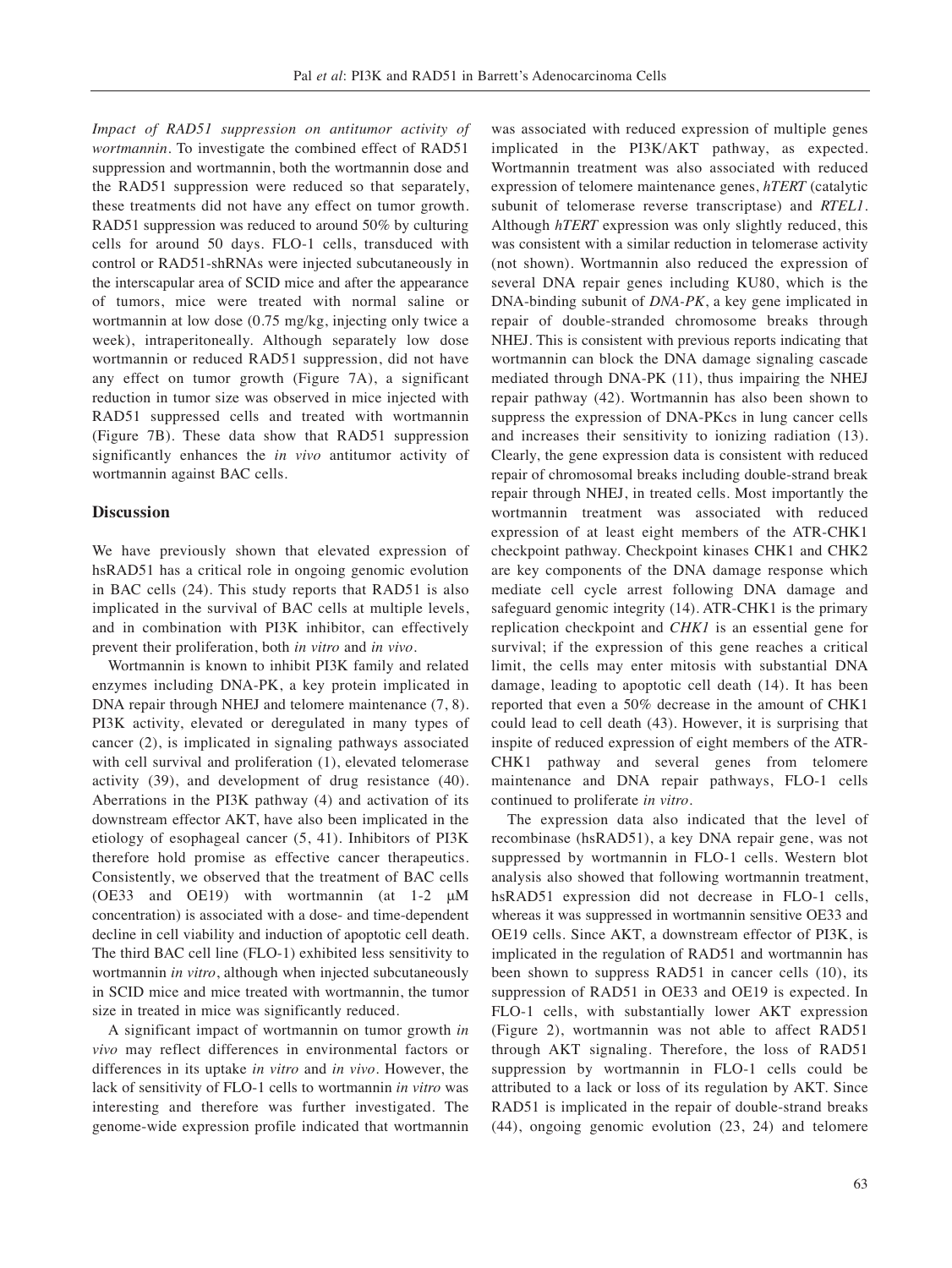maintenance (45), it could help wortmannin-treated FLO-1 cells survive under conditions of reduced NHEJ and reduced telomerase activity. We therefore suppressed RAD51 in FLO-1 cells using lentivirus-based shRNAs which mediate a strong suppression of RAD51 in these cells. The suppression of RAD51 was associated with a significant increase in the antiproliferative activity of wortmannin. Gene expression data showed that whereas wortmannin down-regulated ATR-CHK1 genes without affecting CHK2, suppression of RAD51 affected both the CHK1 and CHK2, with relatively stronger suppression of CHK2. Moreover, following exposure of transduced cells to UV, a substantial induction of phosphorylated H2AX was detected in RAD51-suppressed relative to control cells. Phosphorylation of histone H2AX is used as a marker for DNA damage (46, 47), therefore induction of phosphorylated H2AX indicates that loss of RAD51 was associated with a reduced ability of RAD51 suppressed cells to repair the damage caused by UV. Although the combination of RAD51 and PI3K suppression is expected to result in accumulation of more DNA damage than RAD51 suppression alone, the amount of phosphorylated H2AX detected was low because wortmannin inhibits H2AX phosphorylation (48, 49). Furthermore, within a short period, 10% of PARP had already been cleaved in RAD51-suppressed cells treated with wortmannin, compared to 5% cleavage in control cells. Following exposure of cells to DNA-damaging UV, the cleavage of PARP increased to  $\sim 10\%$  in individual treatments, whereas it reached 25% in RAD51-suppressed cells treated with wortmannin, indicating increased DNA damage response. Both wortmannin treatment and RAD51 suppression were also associated with elevated expression of DNA damage-inducible genes (such as *DDIT4, GADD45G* or their isoforms *etc.*), implicated in growth arrest and/or apoptosis (50). Taken together, these data show that RAD51 suppression negatively affects important DNA damage checkpoints (mediated by CHK2 and CHK1) and reduces the ability of cells to repair double-strand breaks. Wortmannin has a specific affect on checkpoint mediated by the ATR-CHK1 pathway but also down-regulates a number of other repair proteins in FLO-1 cells, except RAD51. In cancer cells, especially BAC cells, with elevated recombination activity, the DNA breaks are introduced and then recombined at a much higher rate than in normal cells. Therefore, simultaneous suppression of PI3K function and RAD51, by targeting checkpoints and ongoing repair, may cause substantial DNA damage to go through mitosis, leading to growth arrest and ultimately apoptotic cell death.

Suppression of RAD51 also significantly increased the antitumor activity of wortmannin in FLO-1 cells in a subcutaneous tumor model. The ATR-CHK1-mediated checkpoint, down-regulated by wortmannin, is a key DNA damage checkpoint and an attractive target for cancer drug design (51). Our data show that for cells with a low AKT expression (such as FLO-1), targeting CHK1 alone may not be very effective because RAD51 seems to play a critical role, not only in genomic evolution, but also in DNA damage checkpoints and survival of these and probably other, cancer cells. Simultaneous suppression of PI3K and RAD51, especially in cells with low AKT expression, can significantly enhance growth inhibition, both *in vitro* and *in vivo*.

## **Conflict of Interest**

Authors have no conflict of interest.

## **Acknowledgements**

We are greatful to Dr. David G. Beer, Department of Surgery, University of Michigan, Ann Arbor, MI, USA, for providing FLO-1 cells. This work was supported in part by grants from the National Cancer Institute (R01CA125711-04 to MAS), from the Department of Veterans Affairs Merit Review Awards (to NCM) and from the National Institutes of Health (grants RO1-1375555, P50-100007 and PO1-78378 to NCM).

## **References**

- 1 Kong D and Yamori T: Phosphatidylinositol 3-kinase inhibitors: promising drug candidates for cancer therapy. Cancer Sci *99*: 1734-1740, 2008.
- 2 Yap TA, Garrett MD, Walton MI, Raynaud F, de Bono JS and Workman P: Targeting the PI3K-AKT-mTOR pathway: progress, pitfalls, and promises. Curr Opin Pharmacol *8*: 393-412, 2008.
- 3 Zhan M and Han ZC: Phosphatidylinositide 3-kinase/AKT in radiation responses. Histol Histopathol *19*: 915-923, 2004.
- 4 Phillips WA, Russell SE, Ciavarella ML, Choong DY, Montgomery KG, Smith K, Pearson RB, Thomas RJ and Campbell IG: Mutation analysis of PIK3CA and PIK3CB in esophageal cancer and Barrett's esophagus. Int J Cancer *118*: 2644-2646, 2006.
- 5 Beales IL, Ogunwobi O, Cameron E, El-Amin K, Mutungi G and Wilkinson M: Activation of AKT is increased in the dysplasia-carcinoma sequence in Barrett's oesophagus and contributes to increased proliferation and inhibition of apoptosis: a histopathological and functional study. BMC Cancer *7*: 97, 2007.
- 6 Hamasaki M, Hideshima T, Tassone P, Neri P, Ishitsuka K, Yasui H, Shiraishi N, Raje N, Kumar S, Picker DH, Jacob GS, Richardson PG, Munshi NC and Anderson KC: Azaspirane (*N-N*-diethyl-8,8-dipropyl-2-azaspiro [4.5] decane-2-propanamine) inhibits human multiple myeloma cell growth in the bone marrow milieu *in vitro* and *in vivo*. Blood *105*: 4470-4476, 2005.
- 7 Ferby I, Waga I, Kume K, Sakanaka C and Shimizu T: PAFinduced MAPK activation is inhibited by wortmannin in neutrophils and macrophages. Adv Exp Med Biol *416*: 321-326, 1996.
- 8 Vanhaesebroeck B, Leevers SJ, Ahmadi K, Timms J, Katso R, Driscoll PC, Woscholski R, Parker PJ and Waterfield MD: Synthesis and function of 3-phosphorylated inositol lipids. Annu Rev Biochem *70*: 535-602, 2001.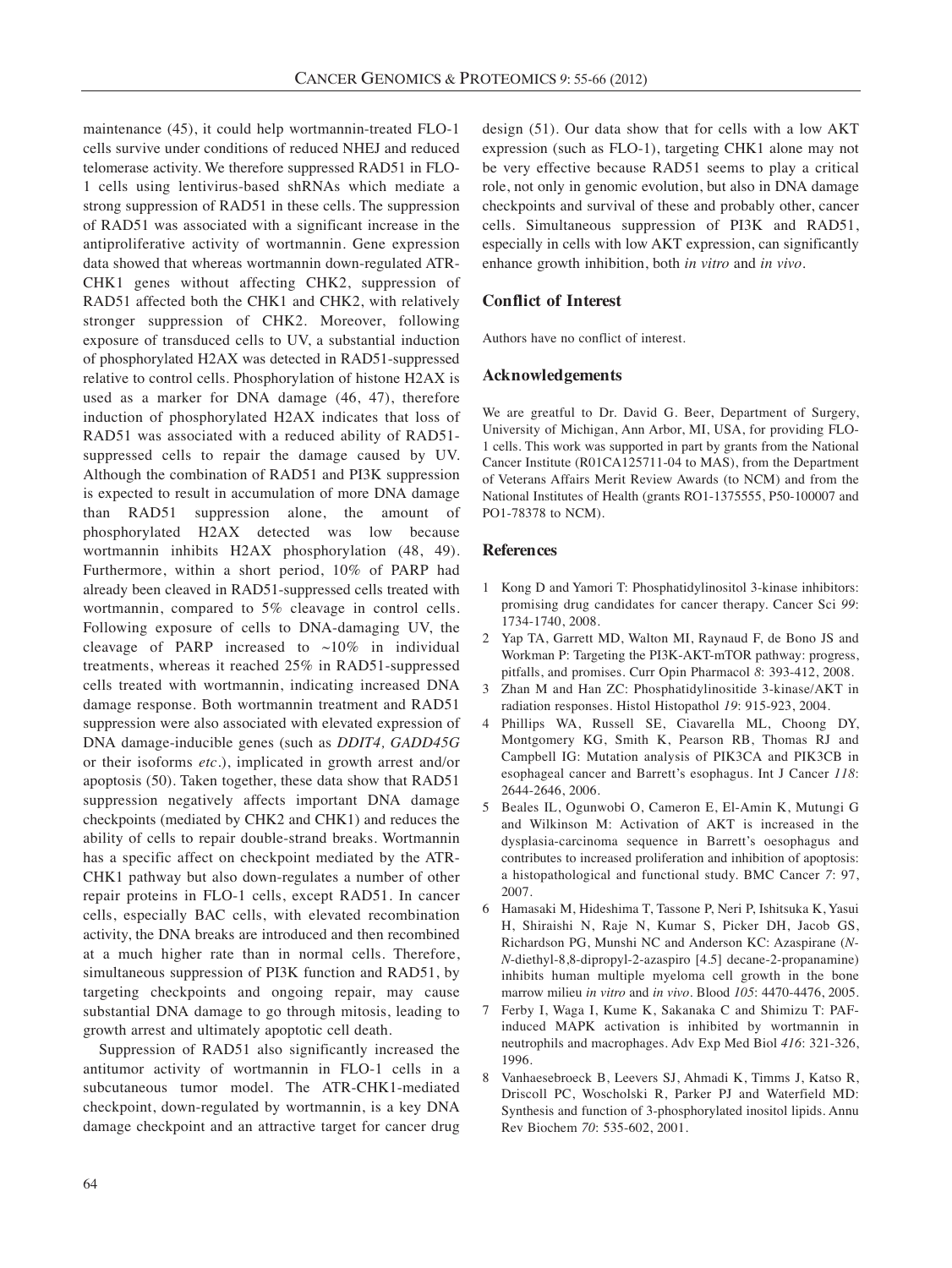- 9 Liu W, Zhou Y, Reske SN and Shen C: PTEN mutation: many birds with one stone in tumorigenesis. Anticancer Res *28*: 3613- 3619, 2088.
- 10 Ko JC, Ciou SC, Jhan JY, Cheng CM, Su YJ, Chuang SM, Lin ST, Chang CC and Lin YW: Roles of MKK1/2-ERK1/2 and phosphoinositide 3-kinase-AKT signaling pathways in erlotinibinduced RAD51 suppression and cytotoxicity in human nonsmall cell lung cancer cells. Mol Cancer Res *7*: 1378-1389, 2009.
- 11 Tomita M: Involvement of DNA-PK and ATM in radiation- and heat-induced DNA damage recognition and apoptotic cell death. J Radiat Res (Tokyo) *51*: 493-501, 2010.
- 12 Hashimoto M, Rao S, Tokuno O, Yamamoto K, Takata M, Takeda S and Utsumi H: DNA-PK: the major target for wortmannin-mediated radiosensitization by the inhibition of DSB repair via NHEJ pathway. J Radiat Res (Tokyo) *44*: 151- 159, 2003.
- 13 Zhang T, Cui GB, Zhang J, Zhang F, Zhou YA, Jiang T and Li XF: Inhibition of PI3 kinases enhances the sensitivity of nonsmall cell lung cancer cells to ionizing radiation. Oncol Rep *24*: 1683-1689, 2010.
- 14 Stracker TH, Usui T and Petrini JH: Taking the time to make important decisions: the checkpoint effector kinases Chk1 and Chk2 and the DNA damage response. DNA Repair (Amst) *8*: 1047-1054, 2009.
- 15 Bartek J and Lukas J: Chk1 and Chk2 kinases in checkpoint control and cancer. Cancer Cell *3*: 421-429, 2003.
- 16 Resnick MA, Skaanild M and Nilsson-Tillgren T: Lack of DNA homology in a pair of divergent chromosomes greatly sensitizes them to loss by DNA damage. Proc Natl Acad Sci USA *86*: 2276-2280, 1989.
- 17 Baker BS, Carpenter AT, Esposito MS, Esposito RE and Sandler L: The genetic control of meiosis. Annu Rev Genet *10*: 53-134, 1976.
- 18 Windle B, Draper BW, Yin YX, O'Gorman S and Wahl GM: A central role for chromosome breakage in gene amplification, deletion formation, and amplicon integration. Genes Dev *5*: 160- 174, 1976.
- 19 Honma M, Zhang LS, Hayashi M, Takeshita K, Nakagawa Y, Tanaka N and Sofuni T: Illegitimate recombination leading to allelic loss and unbalanced translocation in p53-mutated human lymphoblastoid cells. Mol Cell Biol *17*: 4774-4781, 1997.
- 20 Cheng RZ, Shammas MA, Li J and Shmookler Reis RJ: Expression of SV40 large T antigen stimulates reversion of a chromosomal gene duplication in human cells. Experimental Cell Research *234*: 300-12, 1997.
- 21 Shammas MA, Xia SJ and Shmookler Reis RJ: Induction of duplication reversion in human fibroblasts, by wild-type and mutated SV40 T antigen, covaries with the ability to induce host DNA synthesis. Genetics *146*: 1417-1428, 1997.
- 22 Li J, Ayyadevera R and Shmookler Reis RJ: Carcinogens stimulate intrachromosomal homologous recombination at an endogenous locus in human diploid fibroblasts. Mut Res *385*: 173-193, 1997.
- 23 Shammas MA, Shmookler Reis RJ, Koley H, Batchu RB, Li C and Munshi NC: Dysfunctional homologous recombination mediates genomic instability and progression in myeloma. Blood *113*: 2290-2297, 2009.
- 24 Pal J, Bertheau R, Buon L, Qazi A, Batchu RB, Bandyopadhyay S, Ali-Fehmi R, Beer DG, Weaver DW, Shmookler Reis RJ, Goyal RK, Huang Q, Munshi NC and Shammas MA: Genomic

evolution in BAC cells: critical roles of elevated hsRAD51, homologous recombination and Alu sequences in the genome. Oncogene *30(33)*: 3585-3598, 2011.

- 25 Akagi T, Ito T, Kato M, Jin Z, Cheng Y, Kan T, Yamamoto G, Olaru A, Kawamata N, Boult J, Soukiasian HJ, Miller CW, Ogawa S, Meltzer SJ and Koeffler HP: Chromosomal abnormalities and novel disease-related regions in progression from Barrett's esophagus to esophageal adenocarcinoma. Int J Cancer *125*: 2349-2359, 2009.
- 26 Cai JC, Liu D, Liu KH, Zhang HP, Zhong S and Xia NS: Microsatellite alterations in phenotypically normal esophageal squamous epithelium and metaplasia-dysplasia-adenocarcinoma sequence. World J Gastroenterol *14*: 4070-4076, 2008.
- 27 Paulson TG, Maley CC, Li X, Li H, Sanchez CA, Chao DL, Odze RD, Vaughan TL, Blount PL and Reid BJ: Chromosomal instability and copy number alterations in Barrett's esophagus and esophageal adenocarcinoma. Clin Cancer Res *15*: 3305-3314, 2009.
- 28 Huang Q, Yu C, Klein M, Fang J and Goyal RK: DNA index determination with automated cellular imaging system (ACIS) in Barrett's esophagus: comparison with CAS 200. BMC Clin Pathol *5*: 7, 2005.
- 29 Yu C, Zhang X, Huang Q, Klein M and Goyal RK: High-fidelity DNA histograms in neoplastic progression in Barrett's esophagus. Lab Invest *87*: 466-472, 2007.
- 30 Sweezy MA and Fishel R: Multiple pathways leading to genomic instability and tumorigenesis. Ann NY Acad Sci *726*: 165-177, 1994.
- 31 You Z and Bailis JM: DNA damage and decisions: CtIP coordinates DNA repair and cell cycle checkpoints. Trends Cell Biol *20*: 402-409, 2010.
- 32 Aggarwal S, Taneja N, Lin L, Orringer MB, Rehemtulla A and Beer DG: Indomethacin-induced apoptosis in esophageal adenocarcinoma cells involves upregulation of BAX and translocation of mitochondrial cytochrome c independent of COX-2 expression. Neoplasia *2*: 346-356, 2000.
- 33 Ogunwobi OO and Beales IL: Leptin stimulates the proliferation of human oesophageal adenocarcinoma cells via HB-EGF and TGF alpha-mediated transactivation of the epidermal growth factor receptor. Br J Biomed Sci *65*: 121-127, 2008.
- 34 Li C and Wong WH: Model-based analysis of oligonucleotide arrays: expression index computation and outlier detection. Proc Natl Acad Sc USA *98*: 31-36, 2001.
- 35 Li H and Hong F: Cluster-Rasch models for microarray gene expression data. Genome Biol 2(8): RESEARCH0031, 2001.
- 36 Shammas MA, Neri P, Koley H *et al*: Specific killing of multiple myeloma cells by (–)-epigallocatechin-3-gallate extracted from green tea: biologic activity and therapeutic implications. Blood *108*: 2804-2810, 2006.
- 37 Cawthon RM: Telomere measurement by quantitative PCR. Nucleic Acids Res *30(10)*: e47, 2002.
- 38 Shammas MA, Qazi A, Batchu RB, Bertheau RC, Wong JY, Rao MY, Prasad M, Chanda D, Ponnazhagan S, Anderson KC, Steffes CP, Munshi NC, De Vivo I, Beer DG, Gryaznov S, Weaver DW and Goyal RK: Telomere maintenance in laser capture microdissection-purified BAC cells and effect of telomerase inhibition *in vivo*. Clin Cancer Res *14*: 4971-4980, 2008.
- 39 Yu XX, Shi YA, Zhang LH, Wang YS and Wu S: Telomerase activity,PI3K/AKT signaling pathway and cellular biological behavior in HeLa cell line. Zhonghua Bing Li Xue Za Zhi *37*: 323-327, 2008 (in Chinese).